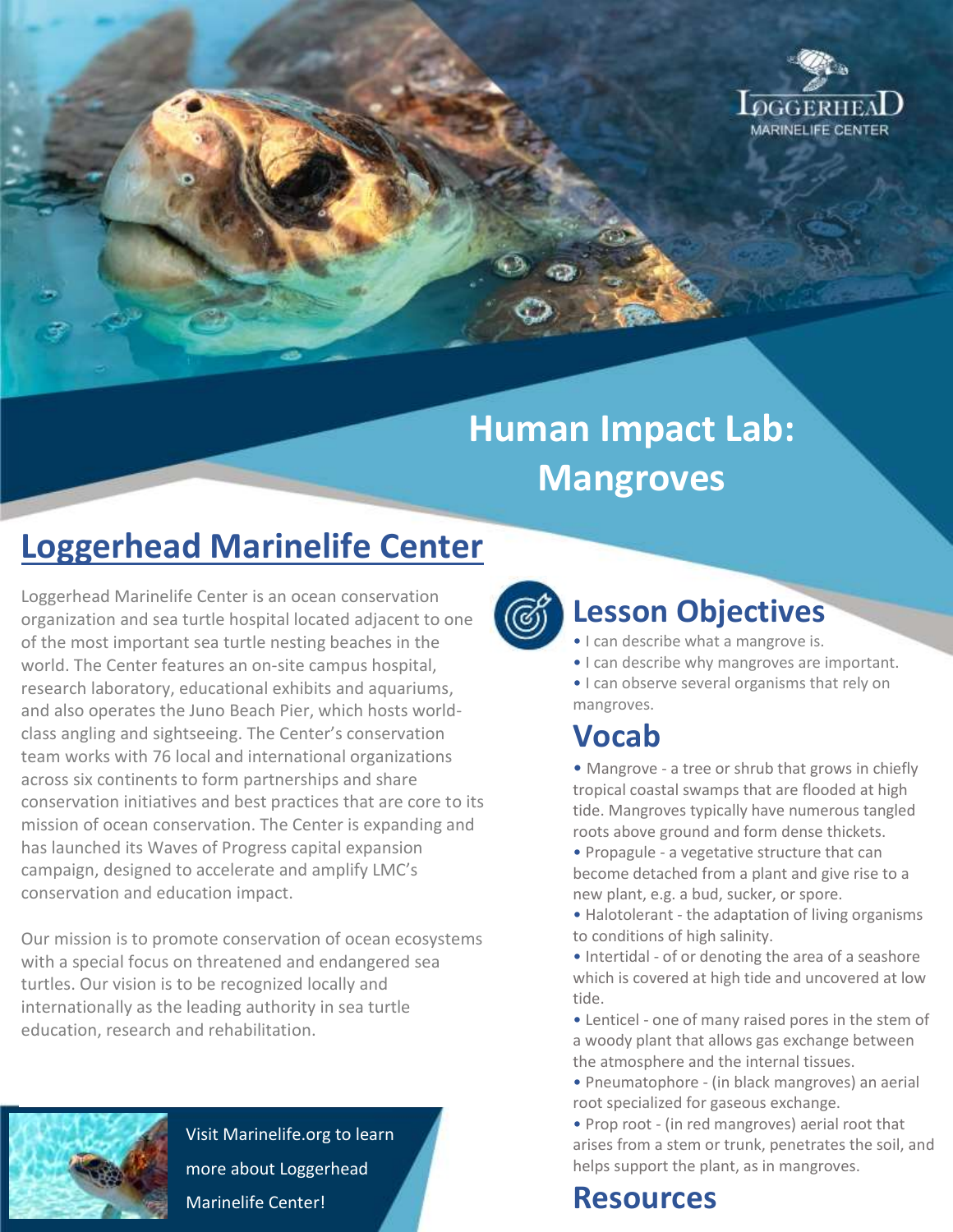### **Make a Mangrove!**

Directions: Use recycled materials to create and label your own mangrove!

#### **Materials:**

- o Paper bags
- o Pipe cleaners
- o Toilet paper roll
- o Tape
- o Markers or paint
- o Green paper



Use the mangrove diagrams on the following page and your supplies to create a mangrove. Label the parts using the following vocabulary words**:**  *propagule, pneumatophore, prop roots*